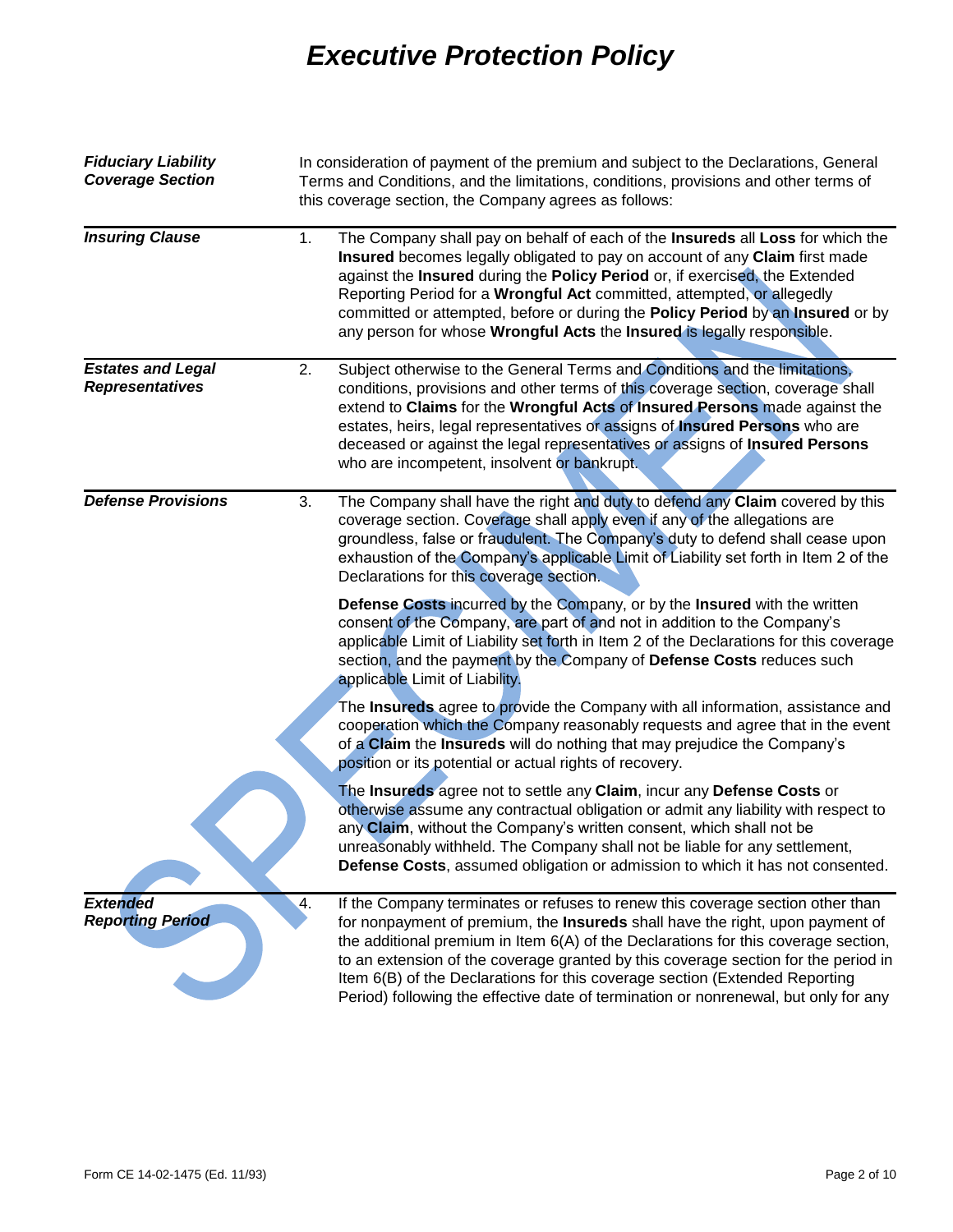| <b>Extended</b><br><b>Reporting Period</b><br>(continued) |            | Wrongful Act committed, attempted, or allegedly committed or attempted, prior<br>to the effective date of termination or nonrenewal. This right of extension shall<br>lapse unless written notice of such election, together with payment of the<br>additional premium due, is received by the Company within 30 days following the<br>effective date of termination or nonrenewal.                                                               |  |  |  |
|-----------------------------------------------------------|------------|---------------------------------------------------------------------------------------------------------------------------------------------------------------------------------------------------------------------------------------------------------------------------------------------------------------------------------------------------------------------------------------------------------------------------------------------------|--|--|--|
|                                                           |            | Any Claim made during the Extended Reporting Period shall be deemed to have<br>been made during the immediately preceding Policy Period.<br>If the Insured terminates or declines to accept renewal, the Company may, if<br>requested, at its sole option, grant an Extended Reporting Period. The offer of<br>renewal terms and conditions or premiums different from those in effect prior to<br>renewal shall not constitute refusal to renew. |  |  |  |
|                                                           |            |                                                                                                                                                                                                                                                                                                                                                                                                                                                   |  |  |  |
| <b>Exclusions</b><br>5.                                   |            | The Company shall not be liable for Loss on account of any Claim made against<br>any Insured:                                                                                                                                                                                                                                                                                                                                                     |  |  |  |
|                                                           | (a)        | based upon, arising from, or in consequence of any circumstance if written<br>notice of such circumstance has been given under any policy or coverage<br>section of which this coverage section is a renewal or replacement and if<br>such prior policy or coverage section affords coverage (or would afford<br>coverage except for the exhaustion of its limit of liability) for such Loss, in<br>whole or in part, as a result of such notice; |  |  |  |
|                                                           | (b)        | based upon, arising from, or in consequence of any deliberately fraudulent<br>act or omission or any willful violation of any statute or regulation by such<br>Insured, if a judgment or other final adjudication adverse to the Insured<br>establishes such a deliberately fraudulent act or omission or willful violation;                                                                                                                      |  |  |  |
|                                                           | (c)<br>(d) | for libel or slander;<br>for bodily injury, mental or emotional distress, sickness, disease or death of<br>any person or damage to or destruction of any tangible property including<br>loss of use thereof;                                                                                                                                                                                                                                      |  |  |  |
|                                                           | (e)        | based upon, arising from, or in consequence of liability of others assumed<br>by the <b>Insured</b> under any contract or agreement, either oral or written,<br>except to the extent that the Insured would have been liable in the absence<br>of the agreement or contract or unless the liability was assumed in<br>accordance with or under the agreement or declaration of trust pursuant to<br>which the Benefit Program was established;    |  |  |  |
|                                                           | (f)        | based upon, arising from, or in consequence of the intentional failure of the<br>Insured to comply with any law with respect to any Government Benefit<br>Program, except the Consolidated Omnibus Budget Reconciliation Act of<br>1985 of the United States of America and amendments thereto;                                                                                                                                                   |  |  |  |
|                                                           | (g)        | based upon, arising from, or in consequence of any demand, suit or other<br>proceeding pending, or order, decree or judgment entered against any<br>Insured, on or prior to the Pending or Prior Date set forth in Item 7 of the<br>Declarations for this coverage section, or the same or substantially the                                                                                                                                      |  |  |  |

same facts underlying or alleged therein;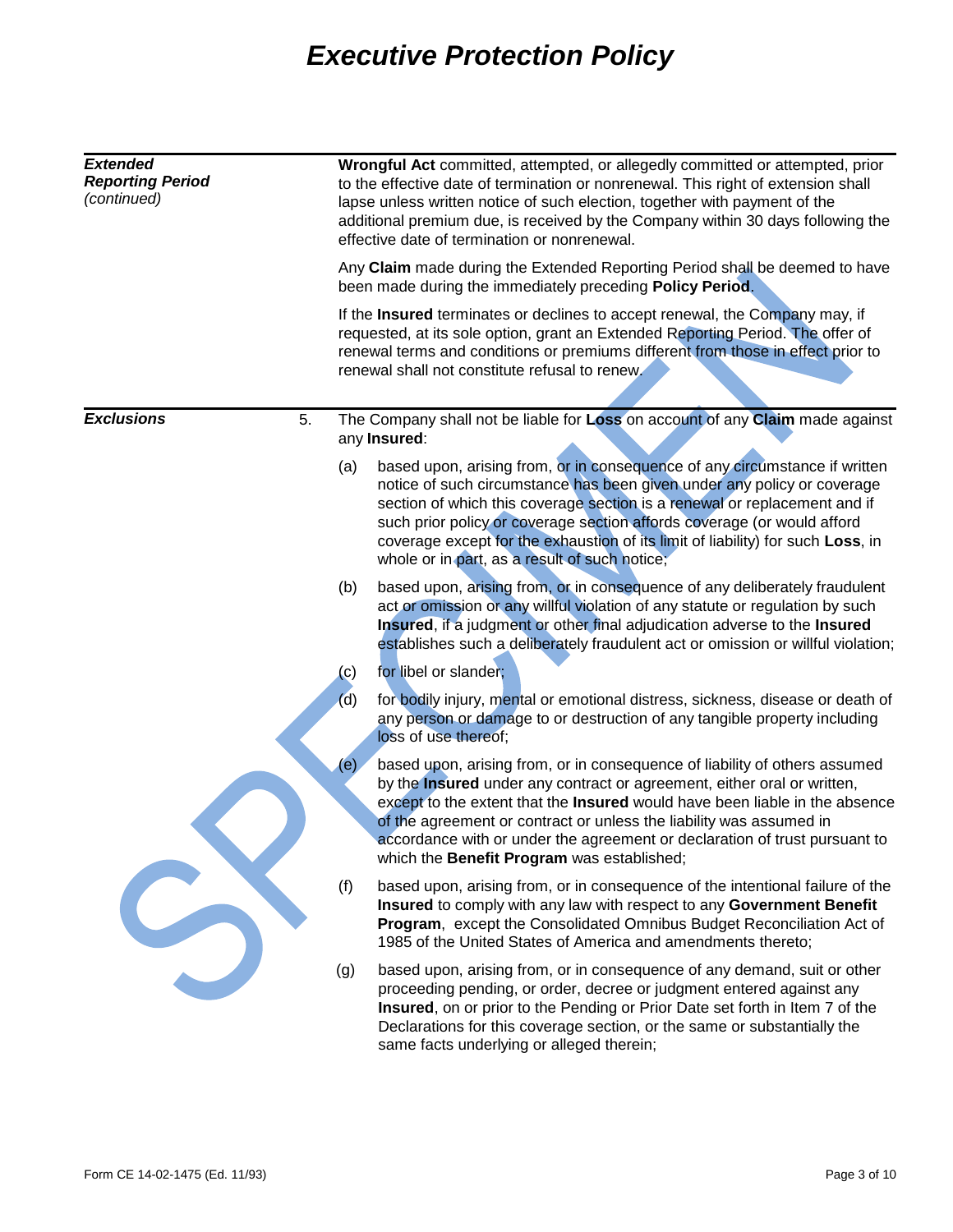| <b>Exclusions</b><br>(continued)                  | (h)      | based upon, arising from, or in consequence of such Insured having<br>gained in fact any personal profit, remuneration or advantage to which such<br>Insured was not legally entitled; or                                                                                                                                                                                                                                                                                                                                                                                                                                                                             |
|---------------------------------------------------|----------|-----------------------------------------------------------------------------------------------------------------------------------------------------------------------------------------------------------------------------------------------------------------------------------------------------------------------------------------------------------------------------------------------------------------------------------------------------------------------------------------------------------------------------------------------------------------------------------------------------------------------------------------------------------------------|
|                                                   | (i)      | based upon, arising from, or in consequence of (i) the actual, alleged or<br>threatened discharge, release, escape or disposal of Pollutants into or on<br>real or personal property, water or the atmosphere; or (ii) any direction or<br>request that the Insured test for, monitor, clean up, remove, contain, treat,<br>detoxify or neutralize Pollutants, or any voluntary decision to do so;<br>including but not limited to any Claim for financial loss to the Sponsor<br>Organization, its security holders or creditors or any Benefit Program<br>based upon, arising from, or in consequence of the matters described in (i)<br>or (ii) of this exclusion. |
| 6.                                                |          | The Company shall not be liable for that part of Loss, other than Defense Costs:                                                                                                                                                                                                                                                                                                                                                                                                                                                                                                                                                                                      |
|                                                   | (a)      | which constitutes fines or penalties or the multiple portion of any multiplied<br>damage award, other than the five percent or less, or the twenty percent or<br>less, civil penalties imposed upon an Insured as a fiduciary under Section<br>502 (i) or (I), respectively, of the Employee Retirement Income Security Act<br>of 1974, of the United States of America, as amended;                                                                                                                                                                                                                                                                                  |
|                                                   | (b)      | which is based upon, arising from, or in consequence of the failure to<br>collect from employers contributions owed to or in respect of a Benefit<br>Program, unless the failure is because of the negligence of an Insured;                                                                                                                                                                                                                                                                                                                                                                                                                                          |
|                                                   | (c)      | which constitutes benefits due or to become due under the terms of a<br>Benefit Program unless, and to the extent that, (i) the Insured is a natural<br>person and the benefits are payable by such Insured as a personal<br>obligation, and (ii) recovery for the benefits is based upon a covered<br><b>Wrongful Act.</b>                                                                                                                                                                                                                                                                                                                                           |
| <b>Severability</b><br>of Exclusions              |          | With respect to the Exclusions in subsections 5 and 6 of this coverage section,<br>no act pertaining to or knowledge possessed by any Insured shall be imputed to<br>any other Insured to determine if coverage is available.                                                                                                                                                                                                                                                                                                                                                                                                                                         |
| <b>Limit of Liability</b><br>8.<br>and Deductible |          | For purposes of this coverage section, all Loss arising out of the same Wrongful<br>Act and all Interrelated Wrongful Acts of any Insured shall be deemed one<br>Loss, and such Loss shall be deemed to have originated in the earliest Policy<br>Period in which a Claim is first made against any Insured alleging any such<br>Wrongful Act or Interrelated Wrongful Acts.                                                                                                                                                                                                                                                                                          |
|                                                   | section. | The Company's maximum liability for each Loss shall be the Limit of Liability for<br>each Loss set forth in Item 2(A) of the Declarations for this coverage section.<br>The Company's maximum aggregate liability for all Loss on account of all<br>Claims first made during the same Policy Period shall be the Limit of Liability for<br>each Policy Period set forth in Item 2(B) of the Declarations for this coverage                                                                                                                                                                                                                                            |
|                                                   |          | The Company's liability hereunder shall apply only to that part of each Loss<br>which is excess of the Deductible Amounts set forth in Item 3 of the Declarations<br>for this coverage section and such Deductible Amounts shall be borne by the                                                                                                                                                                                                                                                                                                                                                                                                                      |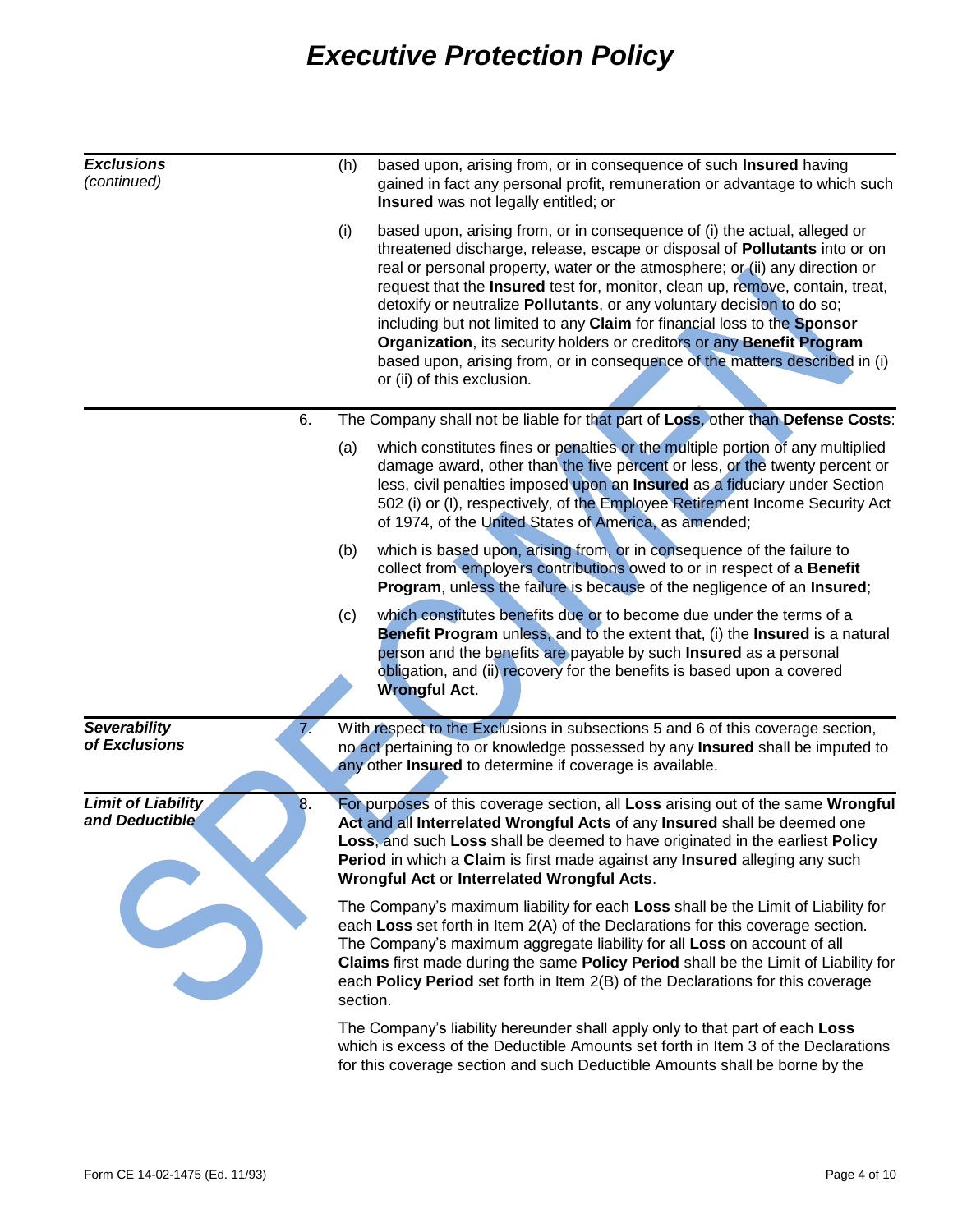| <b>Limit of Liability</b><br>and Deductible<br>(continued) | Insureds uninsured and at their own risk. The Deductible Amount for Non-<br>Indemnifiable Loss set forth in Item 3(A) of the Declarations for this coverage<br>section shall apply to Loss incurred by any Insured other than the Sponsor<br>Organization or any Benefit Program for which the Sponsor Organization is<br>not permitted or required to indemnify or is permitted or required to indemnify but<br>does not do so by reason of Financial Impairment. The Deductible Amount for<br>Indemnifiable Loss set forth in Item 3(B) of the Declarations for this coverage<br>section shall apply to all other Loss.                                                                                                                                  |  |  |
|------------------------------------------------------------|------------------------------------------------------------------------------------------------------------------------------------------------------------------------------------------------------------------------------------------------------------------------------------------------------------------------------------------------------------------------------------------------------------------------------------------------------------------------------------------------------------------------------------------------------------------------------------------------------------------------------------------------------------------------------------------------------------------------------------------------------------|--|--|
|                                                            | If a part of a single Loss is subject to the Deductible Amount for Non-<br>Indemnifiable Loss and part of the same Loss is subject to the Deductible<br>Amount for Indemnifiable Loss, the maximum Deductible Amount applicable to<br>such Loss shall be the Deductible Amount for Indemnifiable Loss.                                                                                                                                                                                                                                                                                                                                                                                                                                                     |  |  |
|                                                            | The Sponsor Organization shall be deemed permitted or required to indemnify<br>an Insured, and the shareholder and board of director resolutions of the<br>Sponsor Organization shall be deemed to provide indemnification to an<br>Insured, to the fullest extent authorized by the Sponsor Organization's by-laws<br>or certificate of incorporation in effect at the inception of this coverage section, or<br>any subsequently amended or superseding by-laws or certificate of incorporation<br>of the Sponsor Organization to the extent such subsequent document expands<br>or broadens and does not limit or restrict such indemnification authorization.                                                                                          |  |  |
|                                                            | Any Loss covered in whole or in part by this coverage section and the<br>Employment Practices Liability coverage section of this Policy (if purchased) shall<br>be subject to the limits of liability, deductible and coinsurance percent applicable<br>to such other coverage section; provided, however, if any limit of liability<br>applicable to such other coverage section is exhausted with respect to such<br>Loss, any remaining portion of such Loss otherwise covered by this coverage<br>section shall be subject to the Limit of Liability applicable to this coverage section,<br>as reduced by the amount of such Loss otherwise covered by this coverage<br>section which is paid by the Company pursuant to such other coverage section. |  |  |
|                                                            | For purposes of this subsection 8 only, the Extended Reporting Period, if<br>exercised, shall be part of and not in addition to the immediately preceding<br><b>Policy Period.</b>                                                                                                                                                                                                                                                                                                                                                                                                                                                                                                                                                                         |  |  |
| <b>Other Insurance</b><br>9.                               | If any Loss arising from any Claim made against any Insured is insured under<br>any other valid policy(ies), prior or current, then this coverage section shall cover<br>such Loss, subject to its limitations, conditions, provisions and other terms, only<br>to the extent that the amount of such Loss is in excess of the amount of payment<br>from such other insurance whether such other insurance is stated to be primary,<br>contributory, excess, contingent or otherwise, unless such other insurance is<br>written only as specific excess insurance over the Limit of Liability provided in this<br>coverage section.                                                                                                                        |  |  |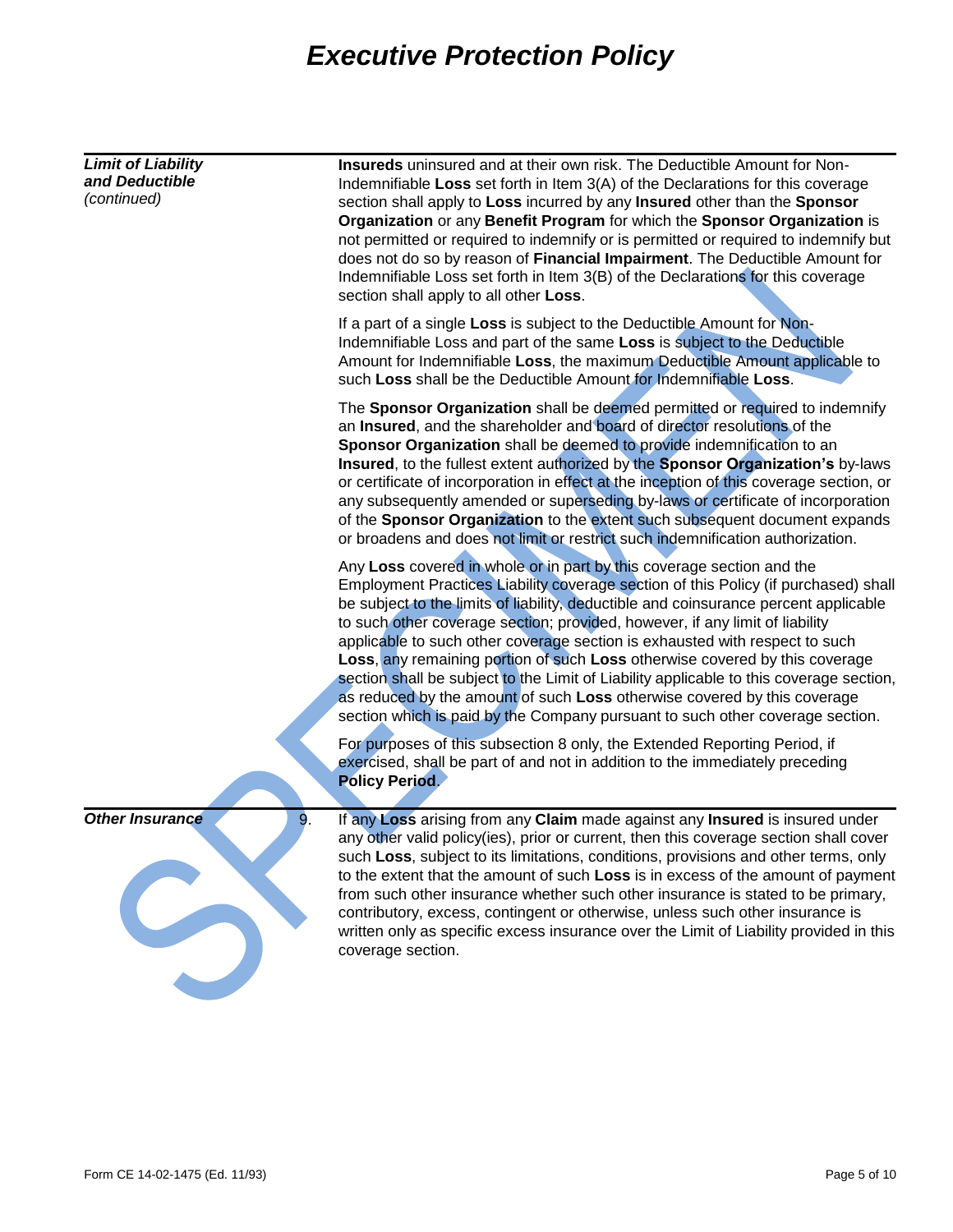| <b>Changes in</b><br><b>Exposure</b>                                             |                                                                                                                                                                                                                                                                                                                                                                                                                                                                                                                                                                                                                                                                                                                                                                                                                                                                                                                                                                                                                                                                                                                                                                                                                                  |
|----------------------------------------------------------------------------------|----------------------------------------------------------------------------------------------------------------------------------------------------------------------------------------------------------------------------------------------------------------------------------------------------------------------------------------------------------------------------------------------------------------------------------------------------------------------------------------------------------------------------------------------------------------------------------------------------------------------------------------------------------------------------------------------------------------------------------------------------------------------------------------------------------------------------------------------------------------------------------------------------------------------------------------------------------------------------------------------------------------------------------------------------------------------------------------------------------------------------------------------------------------------------------------------------------------------------------|
| <b>Acquisition or Creation of</b><br><b>Another Entity</b><br>or Benefit Program | 10. If during the Policy Period the Sponsor Organization creates or acquires a<br>Subsidiary or Benefit Program or otherwise becomes a fiduciary of or<br>responsible for the Administration of any Benefit Program ("Inception Event"),<br>coverage shall be afforded, subject to the terms and conditions of this coverage<br>section, from the date of the Inception Event for such Subsidiary, Benefit<br>Program, and any Insured Persons of such Benefit Program, but only for<br>Wrongful Acts committed, attempted, or allegedly committed or attempted, after<br>the date of the Inception Event, unless the Company agrees by endorsement to<br>provide coverage for Wrongful Acts committed, attempted, or allegedly<br>committed or attempted, prior to such date. Any such coverage shall be<br>specifically excess of the amount of payment from any other insurance available<br>to such Benefit Program, Insured Persons or Sponsor Organization. The<br>Sponsor Organization shall give written notice to the Company of the Inception<br>Event as soon as practicable together with such information as the Company may<br>require and shall pay any reasonable additional premium required by the<br>Company. |
|                                                                                  | Notwithstanding the foregoing, no coverage shall be afforded pursuant to this<br>subsection 10 with respect to any employee stock ownership plan or any Insured<br>Persons or Sponsor Organization thereof unless the Company, by specific<br>endorsement hereto, agrees to afford such coverage. Any such coverage shall be<br>at the terms and conditions and for the premium set forth in such endorsement.                                                                                                                                                                                                                                                                                                                                                                                                                                                                                                                                                                                                                                                                                                                                                                                                                   |
| <b>Acquisition by</b><br>11.<br>another entity                                   | If (i) the Sponsor Organization merges into or consolidates with another<br>organization, (ii) another organization or person or group of organizations and/or<br>persons acting in concert acquires securities or voting rights which result in<br>ownership or voting control by the other organization(s) or person(s) of more than<br>50% of the outstanding securities representing the present right to vote for<br>election of directors of the Sponsor Organization, or (iii) the responsibilities of<br>the Sponsor Organization for the Administration of, or as a fiduciary of, any<br>Benefit Program is fully assumed by any other person and/or entity, coverage<br>under this coverage section for such Sponsor Organization, Benefit Program<br>and the Insured Persons thereof who were Insureds prior to such acquisition,<br>merger, consolidation or assumption of responsibilities shall continue until<br>termination of this coverage section subject to the following:                                                                                                                                                                                                                                   |
|                                                                                  | for the merged, consolidated or acquired Sponsor Organization and any<br>(a)<br>Benefit Program thereof, and for any Benefit Program described in<br>subparagraph (iii) above, coverage shall continue only with respect to<br>Claims for Wrongful Acts committed, attempted, or allegedly committed<br>or attempted prior to such merger, consolidation, acquisition, or assumption<br>of responsibilities;                                                                                                                                                                                                                                                                                                                                                                                                                                                                                                                                                                                                                                                                                                                                                                                                                     |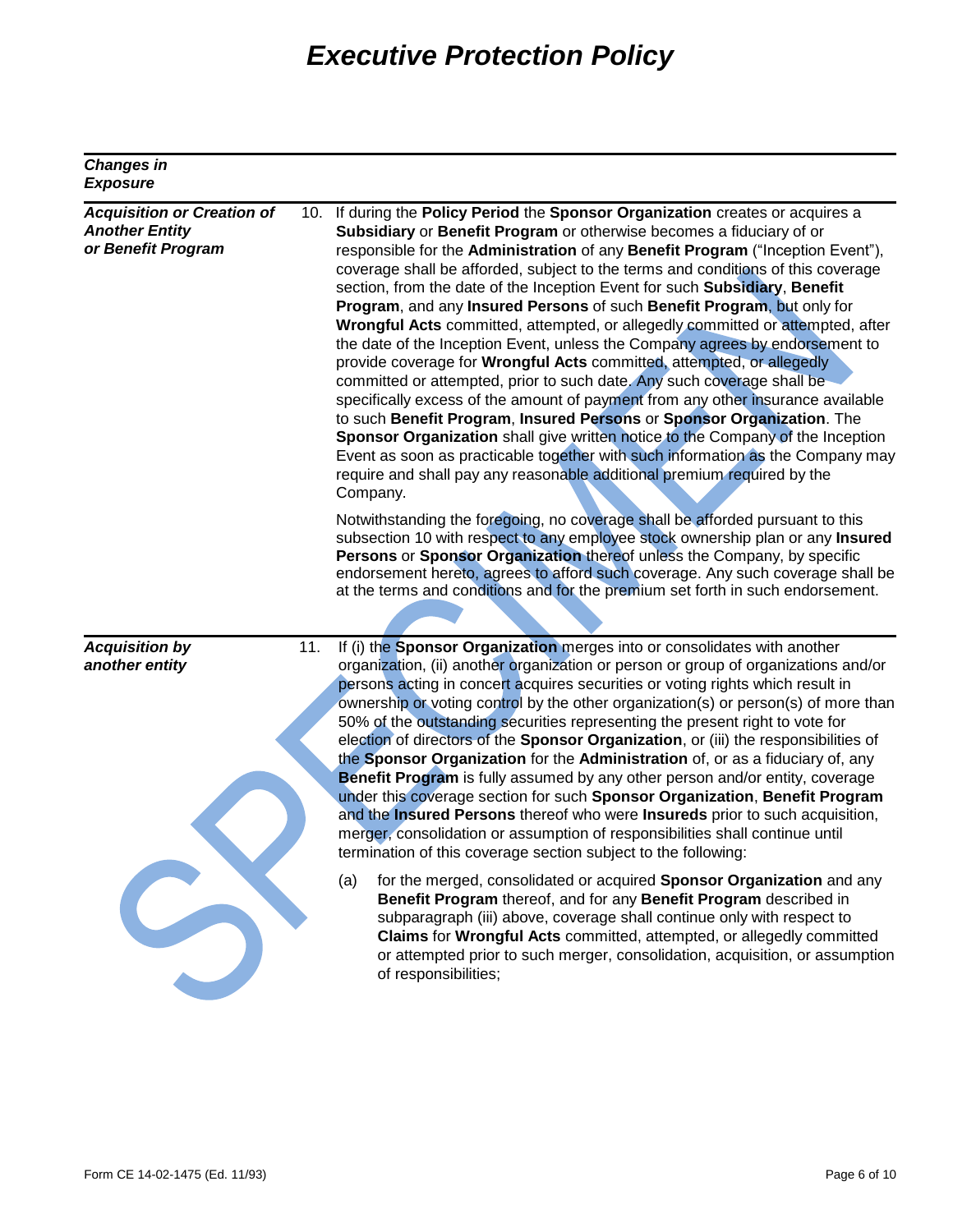| <b>Changes in</b><br><b>Exposure</b>                          |     |                                                                                                                                                                                                                                                                                                                                                                                                                                                                                                                                                                                                                                                                                                                                                                                                                                                             |
|---------------------------------------------------------------|-----|-------------------------------------------------------------------------------------------------------------------------------------------------------------------------------------------------------------------------------------------------------------------------------------------------------------------------------------------------------------------------------------------------------------------------------------------------------------------------------------------------------------------------------------------------------------------------------------------------------------------------------------------------------------------------------------------------------------------------------------------------------------------------------------------------------------------------------------------------------------|
| <b>Acquisition by</b><br><b>Another Entity</b><br>(continued) |     | for Insured Persons of the merged, consolidated, or acquired Sponsor<br>(b)<br>Organization or any Benefit Program thereof, and for Insured Persons<br>described in subparagraph (iii) above, coverage shall continue with respect<br>to Claims for Wrongful Acts committed, attempted or allegedly committed<br>or attempted prior to the date the Insured Person ceases to be a trustee,<br>director, officer and/or employee of any Sponsor Organization not so<br>merged, consolidated or acquired.                                                                                                                                                                                                                                                                                                                                                     |
|                                                               |     | The Sponsor Organization shall give written notice to the Company of such merger,<br>consolidation, acquisition or assumption of responsibilities as soon as practicable<br>together with such information as the Company may require. Any such continuing<br>coverage shall be specifically excess of the amount of payment from any other<br>insurance available to such Sponsor Organization, Benefit Program or Insured<br>Persons.                                                                                                                                                                                                                                                                                                                                                                                                                     |
| <b>Termination of</b><br><b>Benefit Program</b>               | 12. | If the Sponsor Organization terminates any Benefit Program before or after<br>the Inception Date of this coverage section, coverage under this coverage<br>section with respect to such terminated Benefit Program shall continue until<br>termination of this coverage section for those who were <b>Insureds</b> at the time of<br>such Benefit Program termination, or who would have been Insureds at the<br>time of such termination if this coverage section had been in effect with respect<br>to Wrongful Acts committed, attempted or allegedly committed or attempted by<br>such Insureds prior to or after the date of such Benefit Program termination.<br>The Insureds shall give written notice to the Company of such Benefit Program<br>termination as soon as is practicable together with such information as the<br>Company may require. |
| <b>Reporting</b><br>and Notice                                | 13. | The <b>Insureds</b> shall, as a condition precedent to exercising their rights under this<br>coverage section, give to the Company written notice as soon as practicable of<br>any Claim made against any of them for a Wrongful Act.                                                                                                                                                                                                                                                                                                                                                                                                                                                                                                                                                                                                                       |
|                                                               |     | If during the Policy Period or Extended Reporting Period (if exercised) an<br>Insured becomes aware of circumstances which could give rise to a Claim and<br>gives written notice of such circumstance(s) to the Company, then any Claims<br>subsequently arising from such circumstances shall be considered to have been<br>made during the Policy Period or the Extended Reporting Period in which the<br>circumstances were first reported to the Company.                                                                                                                                                                                                                                                                                                                                                                                              |
|                                                               |     | The Insureds shall, as a condition precedent to exercising their rights under this<br>coverage section, give to the Company such information and cooperation as it<br>may reasonably require, including but not limited to a description of the Claim or<br>circumstances, the nature of the alleged Wrongful Act, the nature of the alleged<br>or potential damage, the names of actual or potential claimants, and the manner<br>in which the Insured first became aware of the Claim or circumstances.                                                                                                                                                                                                                                                                                                                                                   |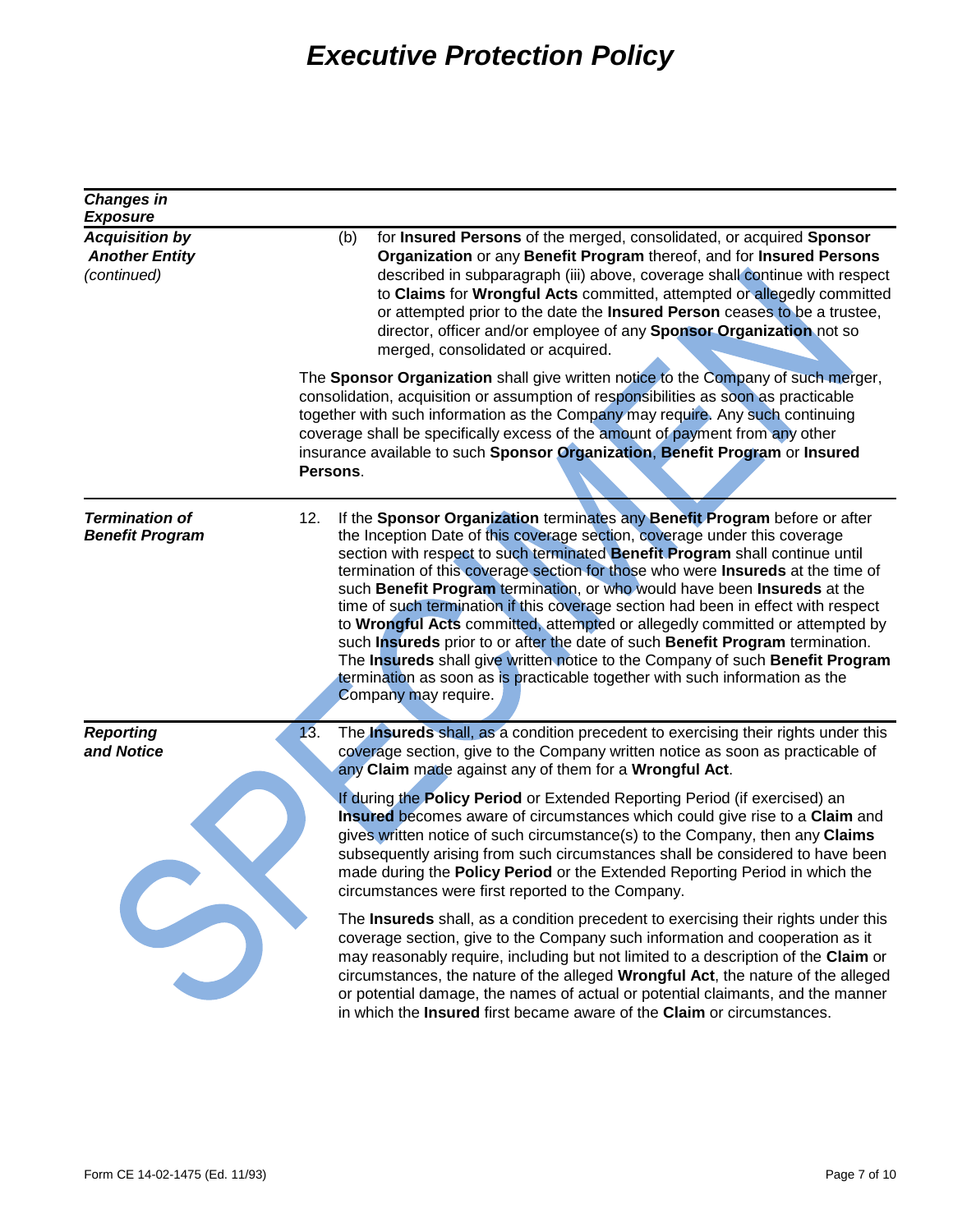| <b>Representations</b><br>14.<br>and Severability |  | In granting coverage to any one of the Insureds, the Company has relied upon<br>the declarations and statements in the written application for this coverage<br>section and upon any declarations and statements in the original written<br>application submitted to another insurer in respect of the prior coverage incepting<br>as of the Continuity Date set forth in Item 8 of the Declarations for this coverage<br>section. All such declarations and statements are the basis of such coverage and<br>shall be considered as incorporated in and constituting part of this coverage<br>section. |  |
|---------------------------------------------------|--|---------------------------------------------------------------------------------------------------------------------------------------------------------------------------------------------------------------------------------------------------------------------------------------------------------------------------------------------------------------------------------------------------------------------------------------------------------------------------------------------------------------------------------------------------------------------------------------------------------|--|
|                                                   |  | Such written application(s) for coverage shall be construed as a separate<br>application for coverage by each Insured. With respect to the declarations and<br>statements contained in such written application(s) for coverage, no statement in<br>the application or knowledge possessed by any Insured shall be imputed to any<br>other Insured for the purpose of determining if coverage is available.                                                                                                                                                                                             |  |
| <b>Definitions</b><br>15.                         |  | When used in this coverage section:                                                                                                                                                                                                                                                                                                                                                                                                                                                                                                                                                                     |  |
|                                                   |  | Administration means giving advice to employees or effecting enrollment,<br>termination or cancellation of employees under a Benefit Program.                                                                                                                                                                                                                                                                                                                                                                                                                                                           |  |
|                                                   |  | <b>Benefit Program means:</b>                                                                                                                                                                                                                                                                                                                                                                                                                                                                                                                                                                           |  |
|                                                   |  | any Employee Benefit Plan, or<br>(a)                                                                                                                                                                                                                                                                                                                                                                                                                                                                                                                                                                    |  |
|                                                   |  | any Government Benefit Program.<br>(b)                                                                                                                                                                                                                                                                                                                                                                                                                                                                                                                                                                  |  |
|                                                   |  | <b>Claim</b> means:                                                                                                                                                                                                                                                                                                                                                                                                                                                                                                                                                                                     |  |
|                                                   |  | a written demand for monetary damages,<br>(a)                                                                                                                                                                                                                                                                                                                                                                                                                                                                                                                                                           |  |
|                                                   |  | a civil proceeding commenced by the service of a complaint or similar<br>(b)<br>pleading,                                                                                                                                                                                                                                                                                                                                                                                                                                                                                                               |  |
|                                                   |  | a criminal proceeding commenced by a return of an indictment, or<br>(c)                                                                                                                                                                                                                                                                                                                                                                                                                                                                                                                                 |  |
|                                                   |  | a formal administrative or regulatory proceeding commenced by the filing of<br>(d)<br>a notice of charges, formal investigative order or similar document,                                                                                                                                                                                                                                                                                                                                                                                                                                              |  |
|                                                   |  | against any <b>Insured</b> for a <b>Wrongful Act</b> , including any appeal therefrom.                                                                                                                                                                                                                                                                                                                                                                                                                                                                                                                  |  |
|                                                   |  | <b>Defense Costs</b> means that part of Loss consisting of reasonable costs,<br>charges, fees (including but not limited to attorneys' fees and experts' fees) and<br>expenses (other than regular or overtime wages, salaries or fees of the directors,<br>officers or employees of the Insured) incurred in defending or investigating<br>Claims and the premium for appeal, attachment or similar bonds.                                                                                                                                                                                             |  |
|                                                   |  | <b>Employee Benefit Plan</b> means any plan so defined in the Income Tax Act or<br>any plans or funds listed in the attached Endorsement, as defined in the Income<br>Tax Act, or any plan, including any Welfare Benefit Plan, so defined in the<br>Employee Retirement Income Security Act of 1974, of the United States of<br>America, as amended.                                                                                                                                                                                                                                                   |  |
|                                                   |  | Financial Impairment means the financial position of the Sponsor                                                                                                                                                                                                                                                                                                                                                                                                                                                                                                                                        |  |

**Organization** as a debtor as that term is defined and used in Canada within the provisions of the Bankruptcy Act. R.S., c.B-3 and without limiting the generality of the foregoing shall occur when (i) any receiver, conservator, liquidator, trustee, sequestrator or similar official has been appointed by a provincial, state, or federal court, agency or official or by a creditor to take control of, supervise,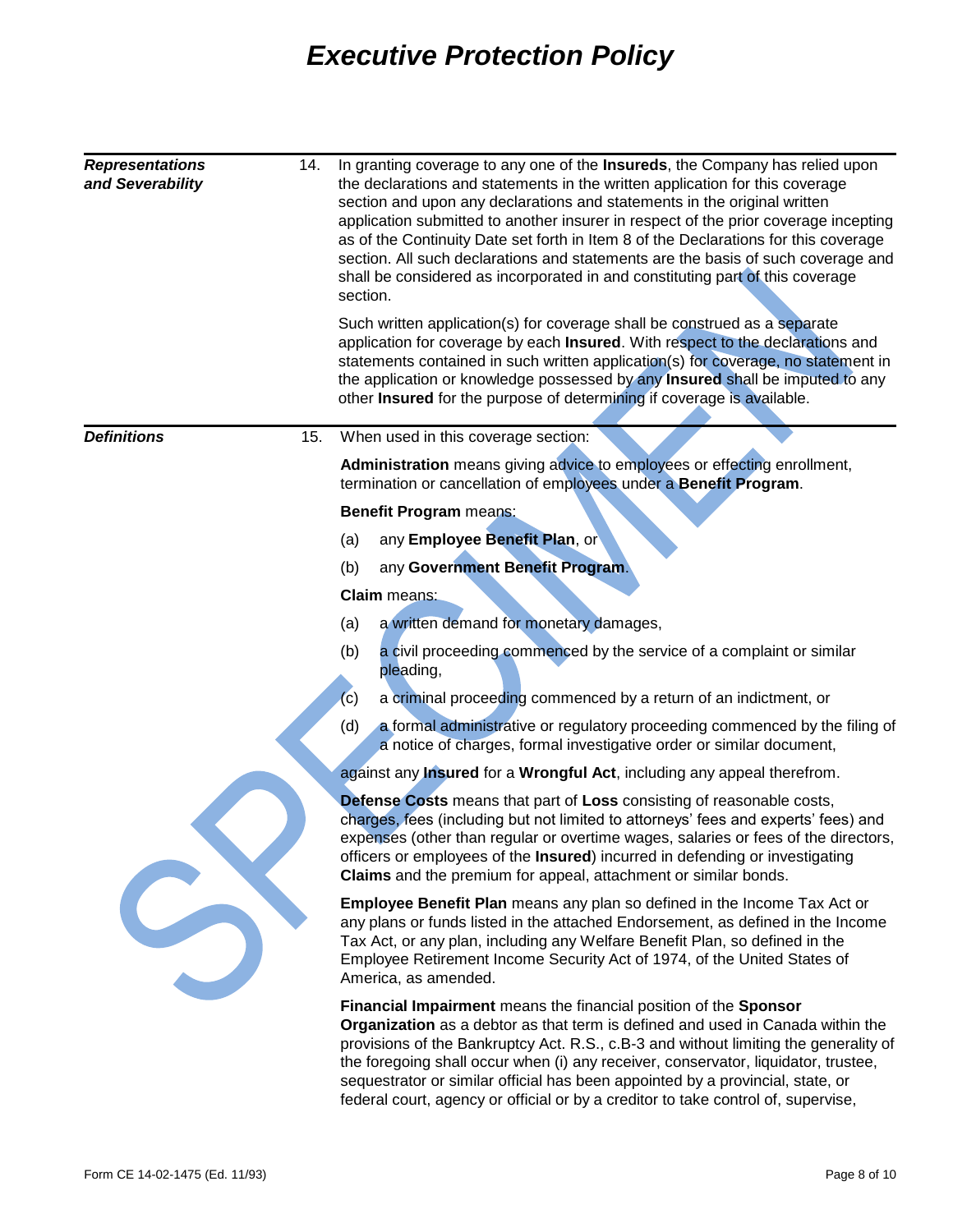| <b>Definitions</b><br>(continued) | manage or liquidate the Sponsor Organization, (ii) a reorganization proceeding<br>relating to the Sponsor Organization has been brought in Canada under the<br>Companies' Creditors Arrangement Act. R.S., c.C-36, or (iii) the Sponsor<br>Organization becomes a debtor in possession under Title 11 of the United<br>States Code, Bankruptcy. |                                                                                                                                                                                                                                                                                                                                                                                                                                                                                                                                                                                                                                                                                                                                                |  |  |
|-----------------------------------|-------------------------------------------------------------------------------------------------------------------------------------------------------------------------------------------------------------------------------------------------------------------------------------------------------------------------------------------------|------------------------------------------------------------------------------------------------------------------------------------------------------------------------------------------------------------------------------------------------------------------------------------------------------------------------------------------------------------------------------------------------------------------------------------------------------------------------------------------------------------------------------------------------------------------------------------------------------------------------------------------------------------------------------------------------------------------------------------------------|--|--|
|                                   | Government Benefit Program means any Benefit Program created by statute,<br>of which the capital is administered and the contingent liabilities assumed by a<br>government or governments or any agency thereof, including without limitation<br>workers compensation, unemployment, social security and disability benefit<br>programs.        |                                                                                                                                                                                                                                                                                                                                                                                                                                                                                                                                                                                                                                                                                                                                                |  |  |
|                                   | Insureds, either in the singular or plural, means any one or more:                                                                                                                                                                                                                                                                              |                                                                                                                                                                                                                                                                                                                                                                                                                                                                                                                                                                                                                                                                                                                                                |  |  |
|                                   | (a)                                                                                                                                                                                                                                                                                                                                             | <b>Sponsor Organization;</b>                                                                                                                                                                                                                                                                                                                                                                                                                                                                                                                                                                                                                                                                                                                   |  |  |
|                                   | (b)                                                                                                                                                                                                                                                                                                                                             | <b>Benefit Program;</b>                                                                                                                                                                                                                                                                                                                                                                                                                                                                                                                                                                                                                                                                                                                        |  |  |
|                                   | (c)                                                                                                                                                                                                                                                                                                                                             | Insured Person, or                                                                                                                                                                                                                                                                                                                                                                                                                                                                                                                                                                                                                                                                                                                             |  |  |
|                                   | (d)                                                                                                                                                                                                                                                                                                                                             | any other person or organization designated as an additional Insured by<br>endorsement to this coverage section.                                                                                                                                                                                                                                                                                                                                                                                                                                                                                                                                                                                                                               |  |  |
|                                   |                                                                                                                                                                                                                                                                                                                                                 | Insureds Persons, either in the singular or plural, means any one or more:                                                                                                                                                                                                                                                                                                                                                                                                                                                                                                                                                                                                                                                                     |  |  |
|                                   | (a)                                                                                                                                                                                                                                                                                                                                             | natural persons serving as a past, present or future trustee, director, officer<br>or employee of the Sponsor Organization or of any Sponsored Plan, and                                                                                                                                                                                                                                                                                                                                                                                                                                                                                                                                                                                       |  |  |
|                                   | (b)                                                                                                                                                                                                                                                                                                                                             | any other natural person acting as a past, present or future fiduciary of a<br><b>Sponsored Plan.</b>                                                                                                                                                                                                                                                                                                                                                                                                                                                                                                                                                                                                                                          |  |  |
|                                   |                                                                                                                                                                                                                                                                                                                                                 | Insured Plan means any Employee Benefit Plan pursuant to which risk or<br>contingent liabilities are transferred to an insurer in return for a premium or other<br>monetary consideration.                                                                                                                                                                                                                                                                                                                                                                                                                                                                                                                                                     |  |  |
|                                   |                                                                                                                                                                                                                                                                                                                                                 | Interrelated Wrongful Acts means all casually connected Wrongful Acts.                                                                                                                                                                                                                                                                                                                                                                                                                                                                                                                                                                                                                                                                         |  |  |
|                                   |                                                                                                                                                                                                                                                                                                                                                 | Loss means the total amount which any Insured becomes legally obligated to<br>pay on account of each Claim and for all Claims in each Policy Period and the<br>Extended Reporting Period, if exercised, made against them for Wrongful Acts<br>for which coverage applies, including, but not limited to, damages, judgments,<br>settlements, costs and Defense Costs. Loss does not include matters<br>uninsurable under the law pursuant to which this coverage section is construed.<br>Pension Benefit Plan means any plan defined as a pension plan in the Pension<br>Benefit Standards Act, 1985, or any similar Federal or Provincial law or any plan<br>defined as a Pension Benefit Plan in the Employee Retirement Income Security   |  |  |
|                                   |                                                                                                                                                                                                                                                                                                                                                 | Act of 1974, of the United States of America, as amended.                                                                                                                                                                                                                                                                                                                                                                                                                                                                                                                                                                                                                                                                                      |  |  |
|                                   | noise.                                                                                                                                                                                                                                                                                                                                          | Pollutants means any substance located anywhere in the world exhibiting any<br>hazardous characteristics as defined by, or identified on a list of hazardous<br>substances issued by, the Canadian Environmental Protection Act, the United<br>States Environmental Protection Agency or a provincial, state, county,<br>municipality or locality counterpart thereof. Such substances shall include,<br>without limitation, solids, liquids, gaseous or thermal irritants, contaminants or<br>smoke, vapor, soot, fumes, acids, alkalis, chemicals or waste materials.<br>Pollutants shall also mean any other air emissions, odor, waste water, oil and oil<br>products, infectious or medical waste, asbestos and asbestos products and any |  |  |